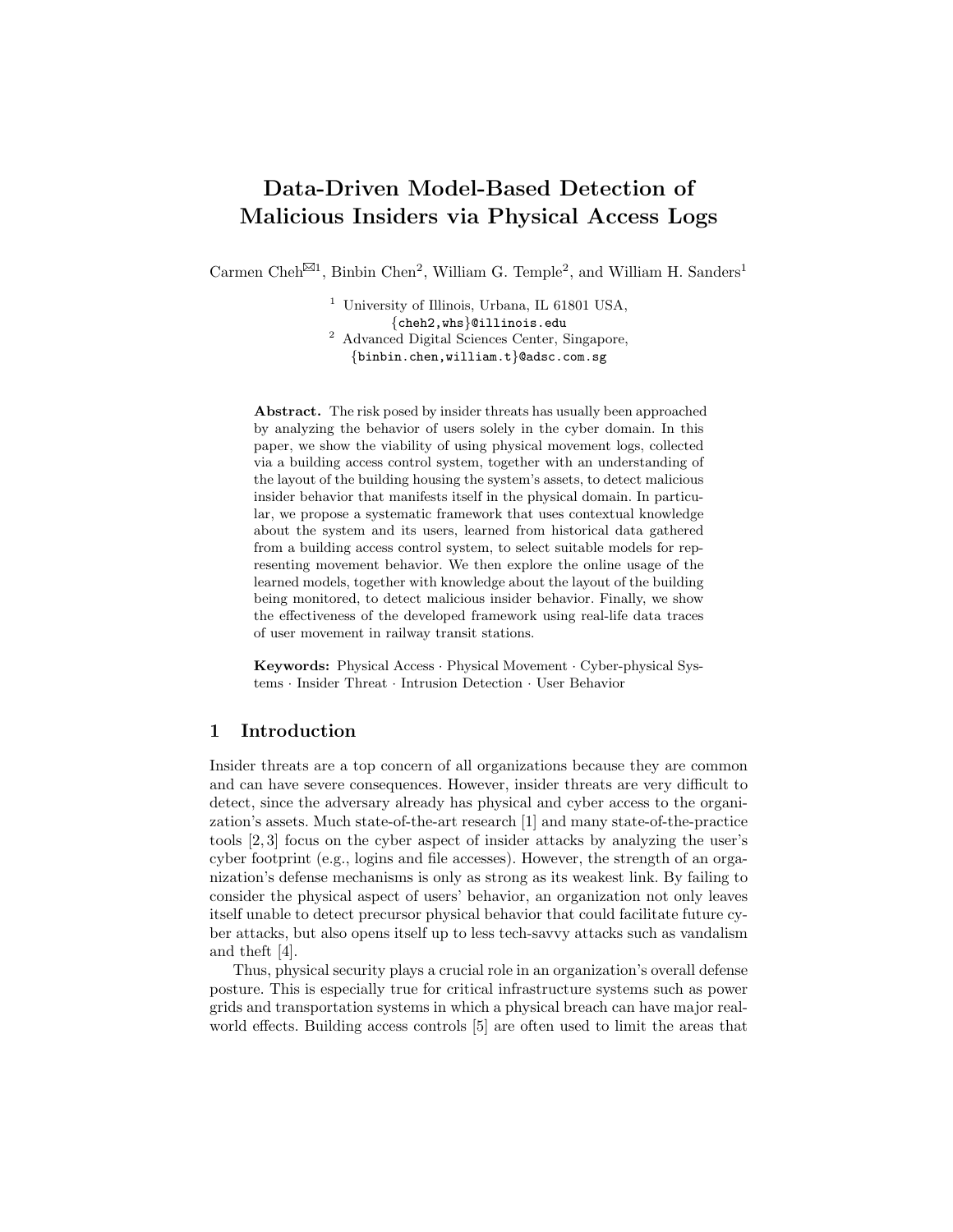users can access based on their role in the organization; this is normally achieved through a relatively static assignment of a set of locations to the user's tracking device (e.g., RFID tag or access card). When a user moves between spaces (e.g., swiping a card at a door), information about this movement is logged.

Although building access control restricts the spaces that a user is able to access, it is merely the first step towards physical security. As with other access control solutions, it faces the same problem of being overly permissive [6]. But denying access to rarely accessed rooms is a costly solution, as it places the burden on administrators to grant every access request, which can lead to severe consequences, especially in time-critical situations (e.g., maintenance). Even with a restrictive set of granted permissions, the access control solutions in place do not take into account the context of a user's access.

Thus, we focus on detecting abnormalities in a user's movement within an organization's buildings. Specifically, we explore how physical access logs collected from a railway transit system can be used to develop a more advanced behavior-monitoring capability for the purposes of detecting abnormalities in a user's movement. In particular, we aim to determine 1) the feasibility of characterizing the movement behavior of users in a complex real-world system, 2) the techniques that can be applied to this detection problem, and 3) the ability to integrate real-time detection into physical security.

We provide a systematic approach to tackle these issues in a way that can be generalized to a diverse set of systems. We observe that since an organization consists of users who have a diverse set of roles, the movement patterns of users in different roles may vary vastly because of their job needs. Instead of proposing a single technique to model all users, we construct a methodical approach that selects the appropriate model based on the context of the organizational role and learns that model from historical data. More specifically, we propose metrics to determine the feasibility of modeling the behavior of certain users in a system. We then construct a model that factors in contextual information such as time and location, and show that the model can be used in an online manner. This study is supported by a set of real-life physical access traces that we collected from our industrial collaborator.

In summary, our contributions in this paper are as follows:

- We show that abnormal movement of users can be detected from physical access logs, thus strengthening a system's physical security.
- We define a framework that characterizes a user's physical movement behavior and learns models of the user's behavior using historical data.
- We evaluate our framework using real-world physical access data obtained from railway transit stations. We show that our metric properly differentiates users, allowing us to use appropriate models of user movement behavior to obtain good false positive and false negative detection rates. We also show the feasibility of performing detection in an online manner.

The structure of the paper is as follows. In Section 2, we discuss related work in the domain of anomaly detection of physical movement. Section 3 introduces our case study of railway transit systems, and Section 4 describes our framework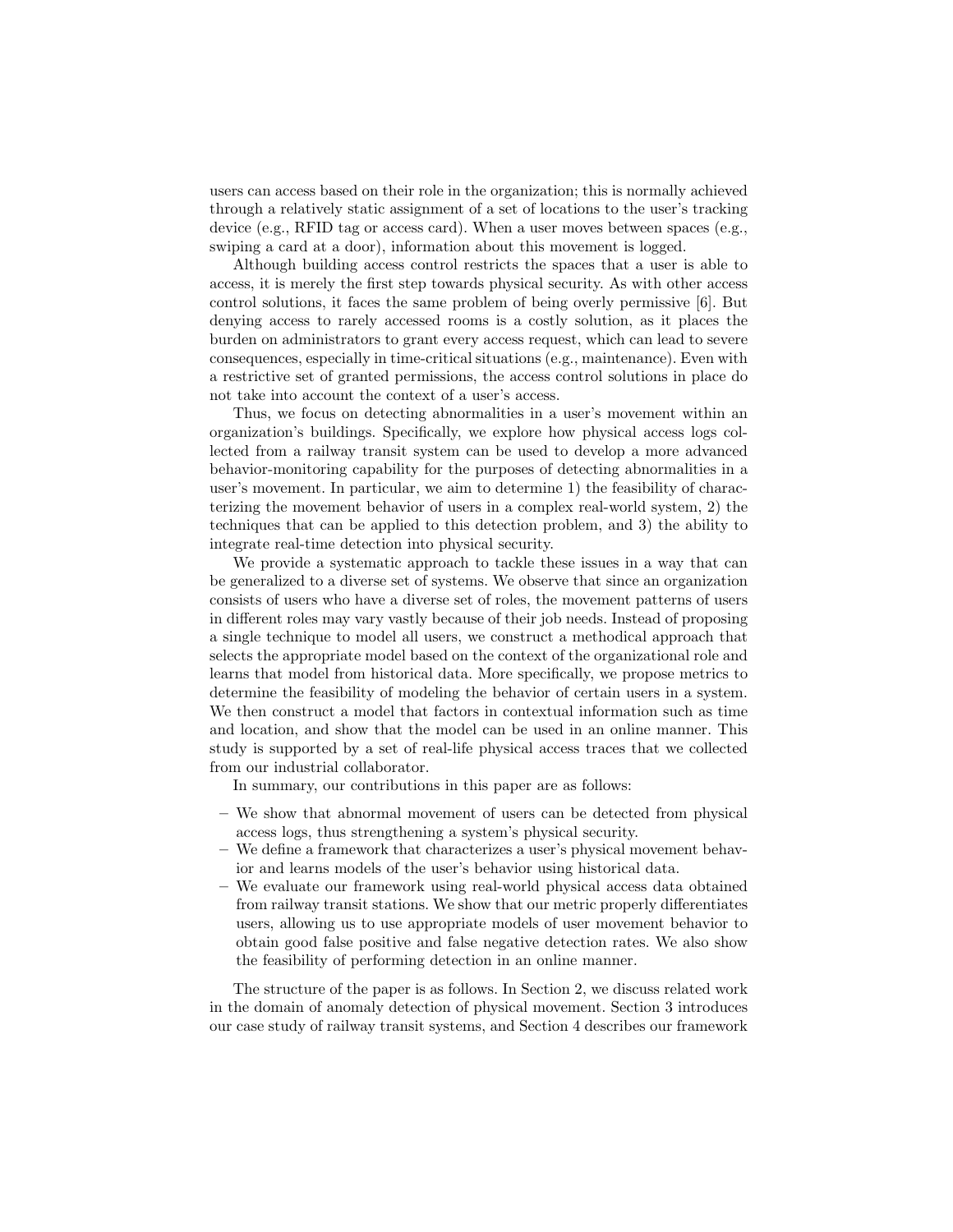for detecting malicious insiders, applying it to the case study as an example. The evaluation results are presented in Section 5. Finally, future work is summarized in Section 6, and the conclusion is given in Section 7.

# 2 Related Work

In this section, we discuss the related work spanning domains from physical movement tracking and prediction to anomaly detection of physical movement and cyber events.

There has been a substantial amount of work on use of cyber logs (e.g., network flows and system logs) to profile users and detect events of interest. For example, Kent et al. proposed authentication graphs [7] to profile user behavior and detect threats using computer authentication logs in an enterprise network. In contrast, our work focuses on physical access logs, where physical-world factors, like space and time, directly impact the correlation among different access events. Despite these differences, we also observe the importance of distinguishing different user roles.

In the area of physical access control, there has been work in the route anomaly detection area that looked at people or objects moving in a geographical space that was not delineated by rooms [8–10]. Pallotta et al. [8] and Radon et al. [9] both detect deviations in the trajectory of a vessel in the maritime domain. Their approaches use contextual information, such as the speed of the vessel and weather information, in order to predict the next location of a vessel. However, in the maritime domain, the source and destination of the vessel are already known beforehand, and the anomalies are assumed to arise from the differences in trajectories. This is unlike our work, in which we focus on an indoor setting that has unpredictable destinations for each user.

Dash et al. [10] use mobile data to predict the movement of people in a geographical region. They construct multiple Dynamic Bayesian network models, each of which includes different granularities of context (e.g., day of the week vs. time of day). They predict the next visited location by analyzing the results obtained from each of those models. Unlike their completely data-driven approach of applying all models before computing the best result, we propose a more guided approach by first choosing the appropriate model based on an understanding of a person's past movement data.

In contrast to the work described above, we consider the more restrictive setting of indoor location tracking, which reduces the amount of noise in the data and allows us to identify a user's location with more confidence. Because of physical barriers that prevent a user from moving uninhibited from one space to another, the paths that a user can take are also limited.

For indoor physical access, there has been work in both movement prediction and anomaly detection. In the movement prediction domain, Gellert et al. [11] use Hidden Markov Models (HMMs) to predict a user's next location. They use real-world physical access data of four users from a single floor of an office building, although the size and topology of the building are very small. Their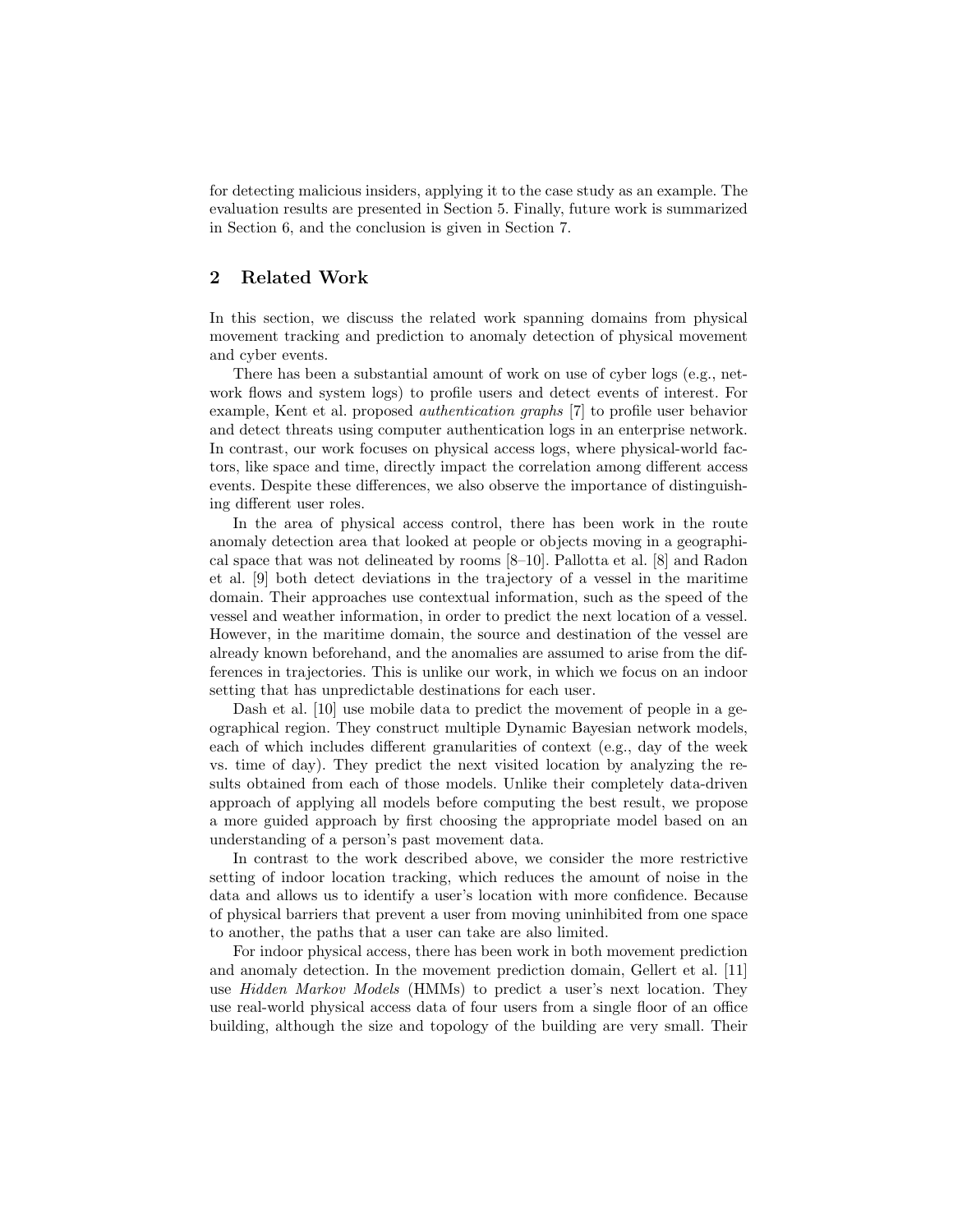results show that a simple Markov model of order 1 gives the best performance. Koehler et al. [12] expand on Gellert's work by using ensemble classifiers to predict how long a user will stay at a given location.

In the anomaly detection domain, different techniques to detect differences in a user's movement have been proposed. Graph models have been studied by Eberle [13] and Davis [14]. Eberle et al. [13] detect structural anomalies by extracting common subgraph movement patterns [15]. However, they only consider simplified physical layouts and do not distinguish among different user roles. Davis et al. [14] search labeled graphs for both structural and numeric anomalies and apply their approach to physical access logs in an office building.

Other models, ranging from finite state machines to specific rules, have also been studied. Liu et al. [16] model the normal movements of devices as transitions in finite state machines. Unlike us, they focus on the movement of devices (instead of people) in a hospital setting, where their main goal is to detect missing-device events. Biuk-Aghai et al. [17] focus on suspicious behavioral patterns, including temporal, repetitive, displacement, and out-of-sequence patterns. These patterns only involve the time interval between movements and the reachability of locations rather than the sequence of locations that were visited.

Finally, patents from IBM [18] and Honeywell [19] present the general design of using physical access data to detect potential security incidents. However, they do not discuss detailed designs for dealing with complicated building topology and user roles, and do not provide experimental studies on real-world traces.

# 3 Motivating Use Case

Physical security is of high priority for industrial control facilities and critical infrastructures. Through a project partnership, we have gained deep knowledge about the physical access control challenges faced by railway transit system operators. We will use this real-world use case to motivate our study.

Background The railway transit system is an important component of a nation's transportation system. The impact of an attack or fault in the system can be very severe, ranging from loss of service and station blackouts to derailment. For example, a Polish teenager rewired a remote control to communicate with the wireless switch junctions, causing derailment of a train and injury of twelve people [20]. Since the track was accessible by the public, the attack was easily performed. However, in our case study, the underground railway system presents a stronger barrier against such an attack. Potential loss of revenue and human life motivates the need for both physical and cyber security of such systems. In particular, the insider threat is of the utmost importance, as can be seen in the 2006 case in which two traffic engineers hacked into a Los Angeles signal system, causing major traffic disruption [21].

System Architecture A railway station consists of a single building that may house one or multiple railway lines through it. The general public accesses the railway lines by passing through fare gates in the concourse area and moving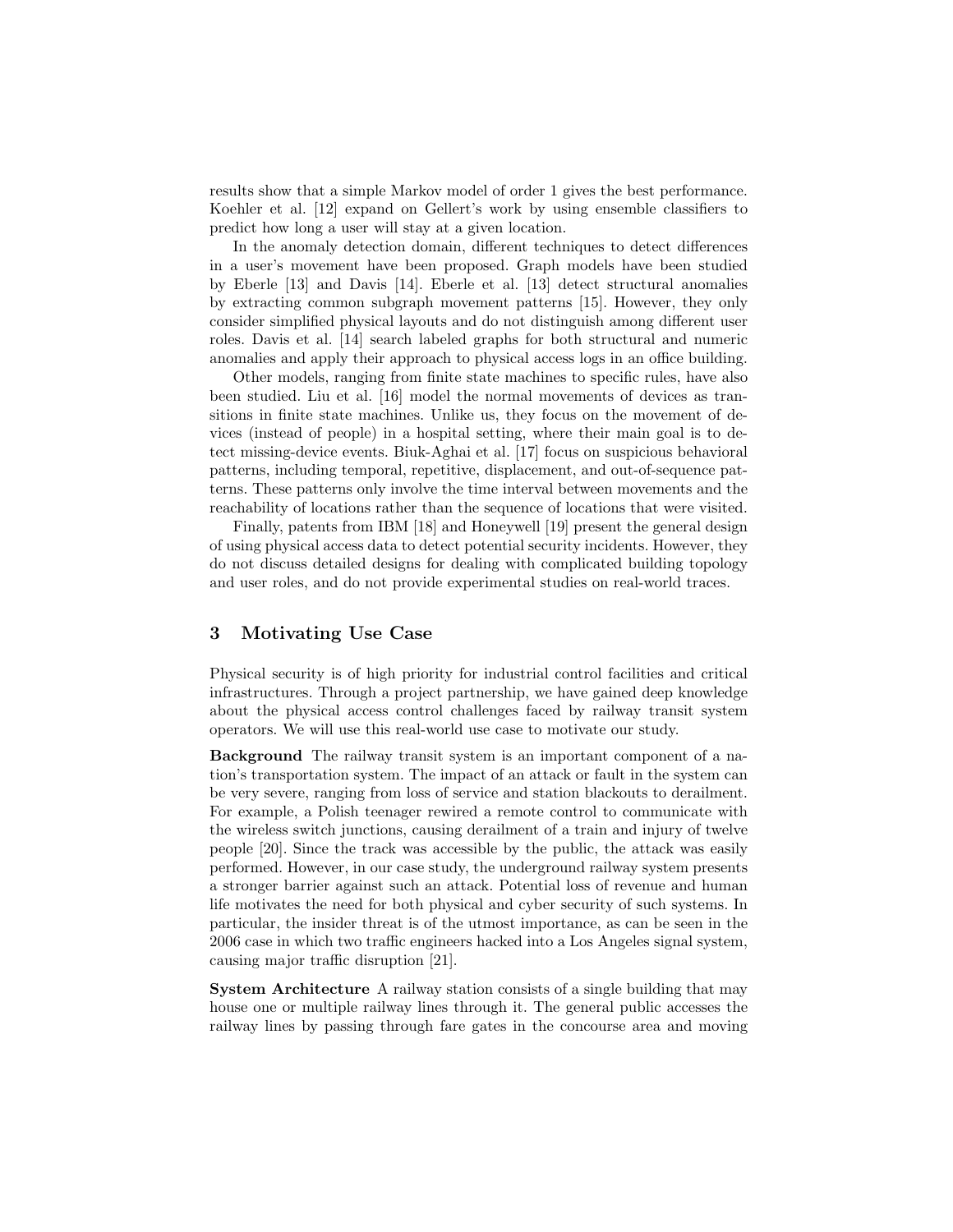

Fig. 1. (a) The different levels of a railway station building with staircases connecting two or more levels. (b) A small sample floor plan of one of the levels. The PSC room represents the Passenger Service Center. (c) Graph representation of (b). Each edge in the graph represents a pair of directed edges between the vertices. Bolded edges imply that a card reader exists on the door bordering the spaces (vertices).

to the platform. Figure 1 depicts the topology of the railway station in our case study. In addition to the concourse and platform area, the railway station contains many rooms hidden from the public eye that house the equipment necessary to maintain the running of the station and its portion of the railway track. Each room serves a specific function, and there are multiple rooms that share the same function. The rooms are distributed throughout the station on multiple levels. The railway staff can access those spaces only by swiping their access cards at readers on the doors. Although most of the doors inside the staffonly spaces have card readers, there are a number of doors that allow free access. Different stations have different floor plans, and the number of rooms within a station may vary. However, all the stations share the same types of rooms (e.g., power supply room).

Threat Model Our threat model focuses on users who have gained physical access to the rooms in a railway station. Those users may be malicious railway staff or an outsider who has gained control over an employee's access control device. Since building access control solutions are in place, we assume the adversary's goal is to tamper with devices in a room to which he or she already has physical access. In a railway station, almost all the rooms house critical assets. Thus, we cannot narrow our focus to any specific portion of the railway station to reduce the space of possible movement trajectories. The level of risk involved in letting an adversary achieve his or her goal is too high. However, restricting a user's access to rooms in a station can also result in severe consequences. Since railway staff require access to rooms in order to conduct maintenance on devices within those rooms, denying them access could cause disruption of service.

Opportunities and Challenges Unlike an enterprise system for which the office building has a simple, systematic layout across all levels (e.g., a single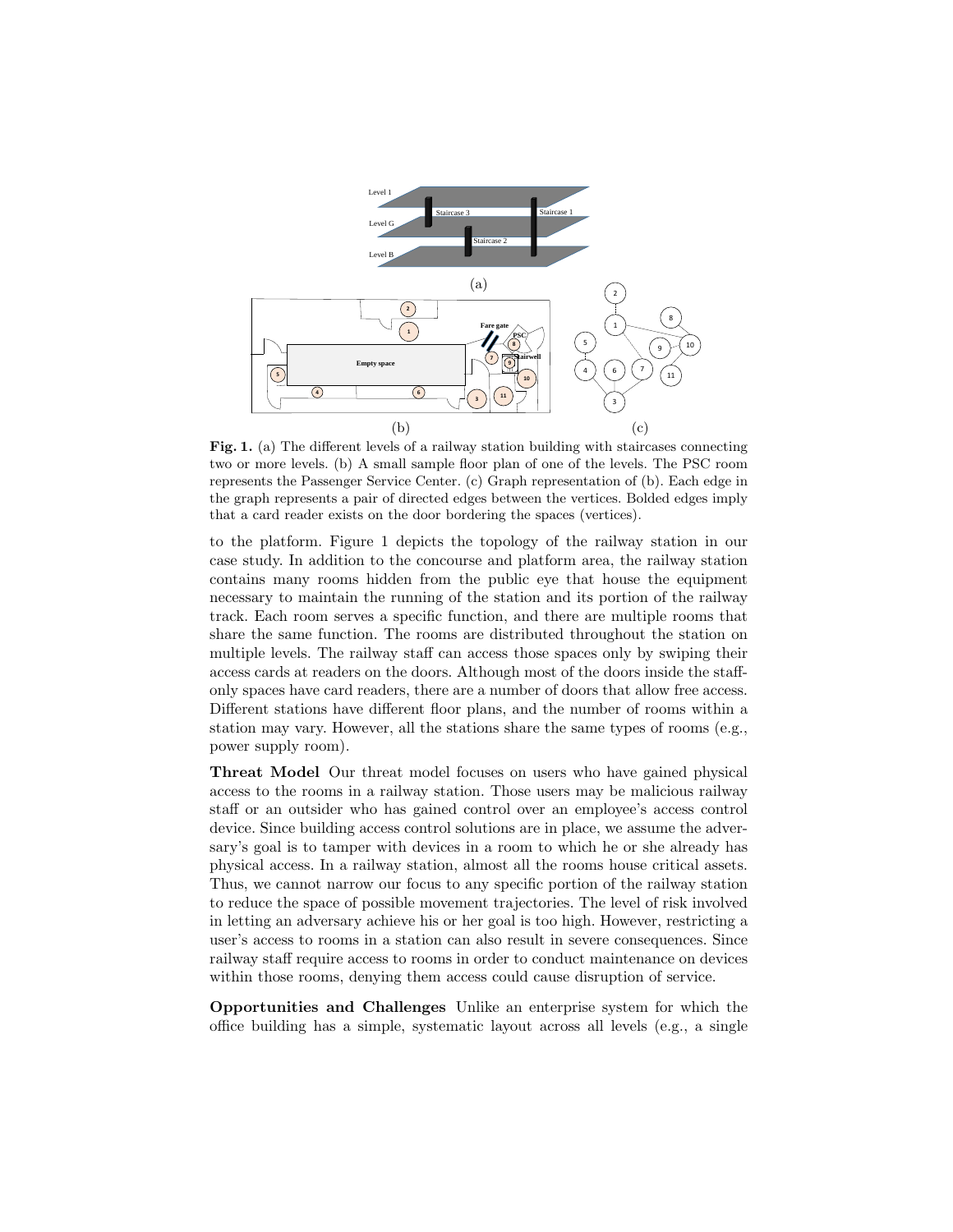corridor branching out to multiple rooms), a railway station has a complex nonsymmetrical layout. There are multiple paths with varying lengths that a user can take to get from one room to another. This implies that topology is an important factor in determining whether a user's physical movement is anomalous. In addition, the railway transit system consists of diverse user roles (e.g., station operators and power maintenance staff). The job scopes of such users vary in terms of work shifts, responsibilities, and work locations, all of which affect their physical movement behavior. Even users in the same role exhibit different movement behaviors based on their assigned duties and personal habits.

The building access control system that is in place offers a limited view of users' physical movement. Since card readers may fail and certain doors are not outfitted with card readers, we are unable to determine a user's full movement trajectory. A user may also tailgate another user, and thus the access will remain invisible to us. Therefore, it is challenging to detect deviations in a user's movement behavior. We tackle this problem in the next section by integrating knowledge of the system layout and by learning models of users' behaviors from historical physical access data.

Envisioned Monitoring Currently, a railway system staff member would need to look through the physical access logs manually in order to detect malicious behavior. We aim to reduce the amount of manual effort by automatically presenting a smaller subset of potentially malicious physical accesses in real-time to the staff member. The staff member can then focus his or her attention on the smaller subset, using video surveillance to corroborate evidence of malicious activity. To aid the decision-making, we can also supplement the suspicious accesses with a model of the users' normal behavior.

# 4 Malicious Insider Detection Framework

In this section, we describe our framework that systematically analyzes users' physical movement logs to detect malicious insiders. The framework dissects the problem into three parts: understanding the characteristics of users' behaviors, learning a suitable model representation, and using the model together with knowledge of the system layout to estimate the probability of an abnormal access.

### 4.1 Preliminaries and Definitions

We define a system  $sys = \{U, Env\}$  (e.g., enterprise organization, critical infrastructure) as the collection of users  $U$  who work for it, and the environment  $Env$  that contains the system's assets. The environment  $Env$  consists of both the physical and cyber aspects of the system. The physical aspect is composed of the building  $\bf{B}$  and the physical assets  $\bf{Q}$  within it. The cyber aspect consists of the networked computer system and its digital assets. The cyber and physical aspects are interrelated, but we focus only on the physical aspect in this paper.

We represent the building topology **B** as a directed graph  $G = (V, E)$  in which the set of vertices represents the spaces  $S$  in the building. A directed edge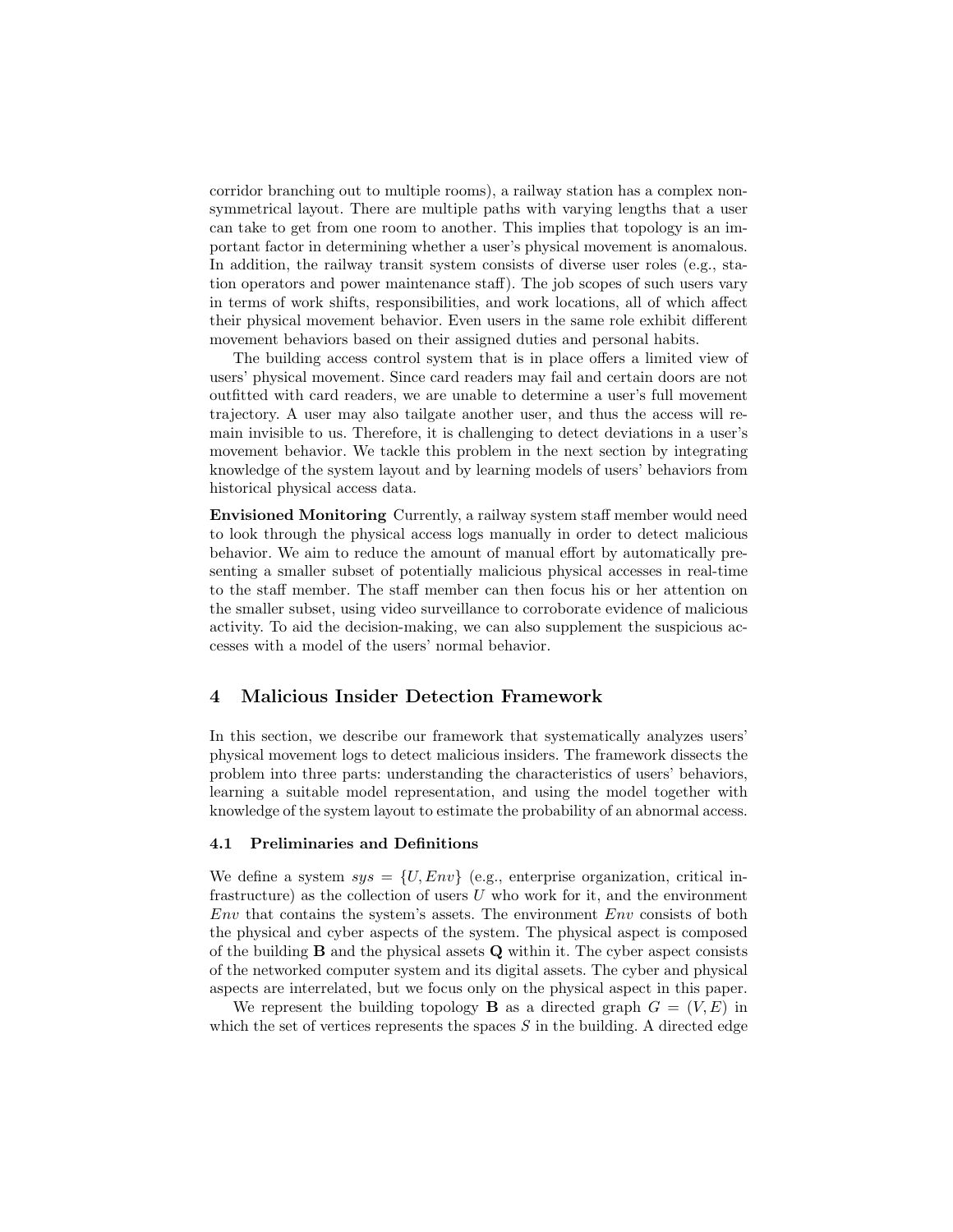

Fig. 2. The framework is divided into offline and online phases, where the offline phase is fed into the online phase.

 $e(v_1, v_2)$  represents possible movement from  $v_1$  to  $v_2$ .<sup>3</sup> For example, the floor plan in Figure 1b is represented as the graph in Figure 1c. The set of spaces S can be divided into two covering disjoint subsets: rooms R, and common areas C (e.g., staircases, corridors). The edges have attributes that represent the access door codes that are associated with user access. We also assign weights to edges based on the spaces to which they are incident.

The state of the system at time t,  $State_t(sys)$ , is thus defined as the combination of the current location of all users  $Loc(u)$  and the state of the environment  $State_t(Env)$ . The location of the users is defined with respect to the building **B**,  $Loc(U) = \{s| Loc(u) = s \in S, u \in U\}$ . The state of the environment  $State_t(Env)$ is the condition of the physical and cyber topology and assets (e.g., malfunctioning devices, change in networking access).

### 4.2 Phase 1: Offline

The framework consists of an offline and an online phase as shown in Figure 2. The offline phase consists of two stages: characterization of users based on their past movement behavior, and construction of models based on users' characteristics and past movement. The inputs to this phase are the past system states  $State_{Fast} = State_{t_1}(sys) \dots State_{t_n}(sys)$ , and the output of this phase is a collection of tuples  $(M, g)$ , in which M is a model representing the movement behavior of a user and  $g: State_t(sys) \rightarrow \{R_i, p_i\}$  is a function that takes in the current system state, and uses the model  $M$  to estimate the probabilities  $p_i$  of a user's entering a set of rooms  $R_i$ .

User Types The first stage of the offline phase is to distinguish between different users by using their past movement behavior. Typical access control systems assign roles to users based on the sets of rooms that they need to access. However, these roles do not directly reflect the user behavior. Instead, we propose to categorize users according to how they move within a building.

We define the different types of user behavior  $\mathbb T$  based on the users' "reasons" for movement, where "reason" refers to the context that facilitates users' movement patterns. For each reason or user type  $q_i \in \mathbb{T}$ , we define a metric  $\lambda_i$ that characterizes the type of behavior that falls under that reason. The metric  $\lambda_i$  takes as input the historical system state pertaining to the user  $State$  and

<sup>&</sup>lt;sup>3</sup> This implies that if  $e(v_1, v_2)$  exists, the backward edge  $e(v_2, v_1)$  also exists in G.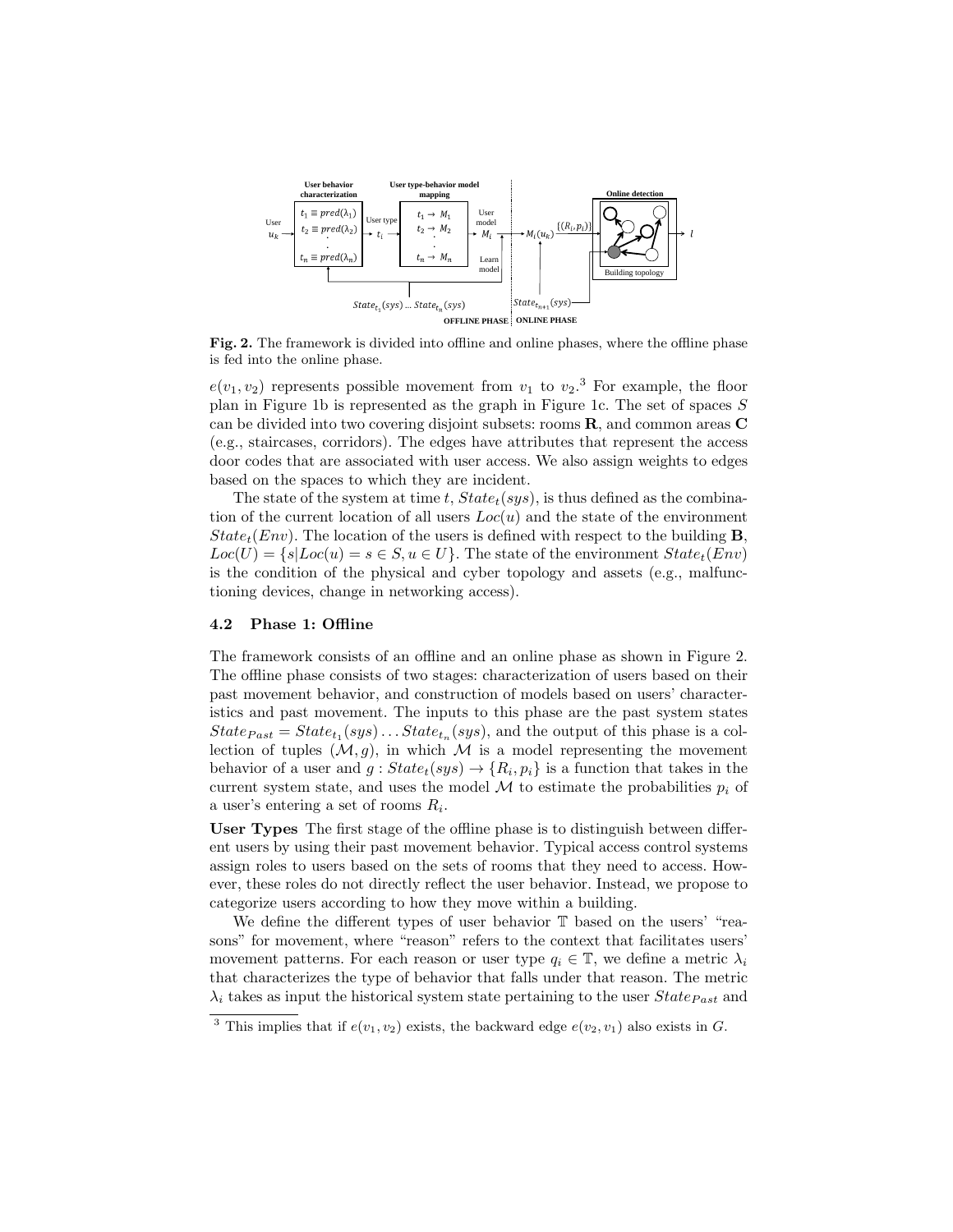outputs a real number in R. So we map users to user types,  $type(u) = q_i \in \mathbb{T}$ , by calculating a predicate function on the output of  $\lambda_i$ ,  $q_i \equiv pred(\lambda_i)$ .

Application: In our railway station case study, there are two main types of user movement behavior. The first type,  $q_1 \in \mathbb{T}$ , involves users who have a very regular movement behavior, of which the primary members are station operators. Station operators work a fixed set of hours in the station, and, because of their job scope, their movement patterns are fairly consistent. They remain in the Passenger Service Center (PSC) to assist the public and monitor the state of the station, visit storerooms and staff rooms, and clock in and out.

The second type of users,  $q_2 \in \mathbb{T}$ , involves those whose movement is triggered when an event occurs. This applies to maintenance staff who visit rooms to conduct maintenance of the equipment. Different maintenance staff members are in charge of different subsystems (e.g., power supply or signaling), and thus they access different sets of rooms in the station.<sup>4</sup>

In order to categorize a user into  $q_1$  or  $q_2$ , we define a metric  $\lambda_e$  based on the approximate entropy of a time series [22] constructed using the collected historical access data. The metric is defined as  $\lambda_e = ln(C_m/C_{m+1})$ , where  $C_m$ is the prevalence of repetitive patterns of length  $m$  in the time series. Each subsequence of length  $m$  in the sequence is compared to other subsequences. If the number of similar subsequences is high, then  $C_m$  is large. This metric is shown to be able to quantify the predictability of user movement [23, 24]. We choose  $m$  to be 3, which provides a good metric for characterizing our trace as shown in Section 5. If the user's entropy value is low, the user belongs to  $q_1$ ; otherwise, the user belongs to  $q_2$ . In other words,  $q_1 \equiv (\lambda_e(u) < \mathbf{E})$ , where **E** is a numerical threshold. The choice of parameter E is discussed in Section 5.

User Behavior Models Next, we construct behavior models for each behavior type  $q \in \mathbb{T}$  defined earlier. Since each user is motivated to move within the building for different reasons, it is not possible to specify a single model for all users' behavior. Such a model would be inherently biased towards a certain set of users and perform badly for others.

Instead, for each  $q \in \mathbb{T}$ , we select an appropriate modeling technique  $\mathcal{M} \in$  $\mathbb{U}_{\mathcal{M}}$  from a large set of possible modeling techniques  $\mathbb{U}_{\mathcal{M}}$ . The model should leverage q's distinct characteristics and provide insight into the likelihood that a user will access a room given the current system state  $State_{t_{n+1}}(sys)$ .

For each user u that has  $type(u) = q \in \mathbb{T}$ , we learn the model by analyzing past system states  $State_{Fast}$  in order to assign probabilities to the rooms in **R**. Finally, we define the function g that takes the state  $State_{t_{n+1}} (sys)$  and use the learned model  $M$  to determine the probabilities associated with the user's entering a set of rooms next. Based on  $State_{t_{n+1}} (sys)$ , M will calculate and return a set  $\{R_i, p_i\}$ , where  $R_i \in \mathbf{R}$  is a room in the building and  $p_i \in [0,1]$  is the probability that the user will access  $R_i$  next.

<sup>4</sup> This may apply to other systems too. E.g., a security guard doing rotations in a building belongs to  $q_1$ , and a technical support staff member who goes to an office when his or her assistance is required belongs to  $q_2$ .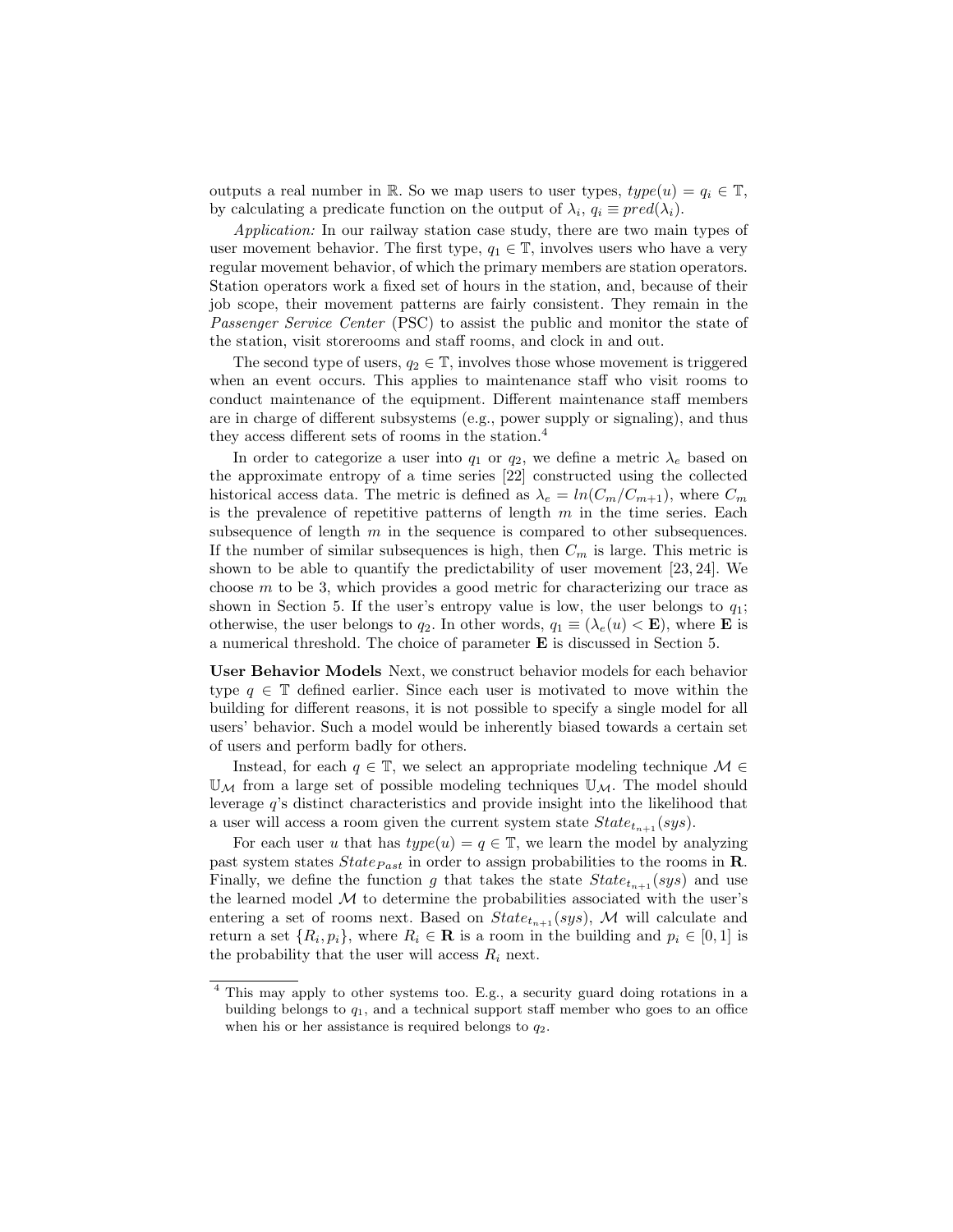Application: Users belonging to  $q_1$  have a low entropy value  $\lambda_e(u) < \mathbf{E}$ . This implies that their movement patterns are highly predictable and repetitive. Thus, we choose to represent a user's movement behavior with a Markov model<sup>5</sup>. The states in the Markov model are the set of rooms  $\bf{R}$ , and a transition from state i to state j implies that a user visits room  $R_j$  after  $R_i$ .

Given the previous system states  $State$ <sub>*Past*</sub>, we learn the Markov model of a user u. The system state at any point of time  $State_{t_i}(sys)$  contains the physical access records for u. We can reconstruct the full movement sequence  $Seq(u)$  $R_1 \ldots R_n$  as the sequence of rooms that were visited. The sequence  $Seq(u)$  can be divided into segments based on the lengths of the time intervals between consecutive physical accesses. Each segment represents a series of movements that occur close together in time. A period of inactivity (more than 3 hours) separates any two segments. The initial probability vector  $\pi(0)$  is the normalized frequency with which each room  $r \in \mathbf{R}$  appears at the beginning of each segment of  $Seq(u)$ . The transition probability  $p_{ij}$  is the normalized frequency with which the user visits  $R_i$  and then  $R_j$ .

However, the users belonging to  $q_2$  have less regular movements and may change movement patterns based on events in the system. So we combine the Markov model with additional contextual knowledge about the states of the devices in the rooms. After vetting the accesses through the Markov model, we correlate the remaining suspicious accesses with logs about device state. Intuitively, if a device in room  $R_d$  fails and then a physical access into  $R_d$  is logged, that physical access is considered non-malicious. Then, given the device failure incidents in  $State_{t_{n+1}}(sys)$ , the probability  $p_d$  associated with device failures in room  $R_d$  in the set  $\{R_i, p_i\}$  is suitably changed such that any accesses leading to  $R_d$  are considered non-malicious.

#### 4.3 Phase 2: Online

The online phase involves determining, based on the behavior models derived from the offline phase, whether a user's access is an abnormality. The inputs to this phase are the tuples  $(M, g)$  from the offline phase and the current state of the system  $State_{t_{n+1}} (sys)$ . The output of this phase is a real number in R that indicates the degree of abnormality of the access. The algorithm for this phase is given below in the ONLINEDETECTION function.

The current system state  $State_{t_{n+1}}(sys)$  includes the location of the user  $Loc(u) = R_1 \in \mathbf{R}$  and the physical access that is being made,  $A = S_1 \rightarrow S_2$ ,  $S_1, S_2 \in S$ . In other words, the user is moving from  $S_1$  to  $S_2$ . We update the user's behavior model to reflect the current state of the user in the system by computing  $g(State_{t_{n+1}}(sys))$ . The output is the set  $\{R_i, p_i\}$ , where  $R_i \in \mathbf{R}$  is a room and  $p_i \in [0,1]$  is the probability that the user will access  $R_i$  next. Using knowledge of the building topology B, we determine the likelihood that the

 $^5$  Although the Markov model imposes certain assumptions about the movement be-  $\,$ havior, such as the memoryless property, it can be extended to include temporal and spatial correlations. We intend to explore these extensions in future work.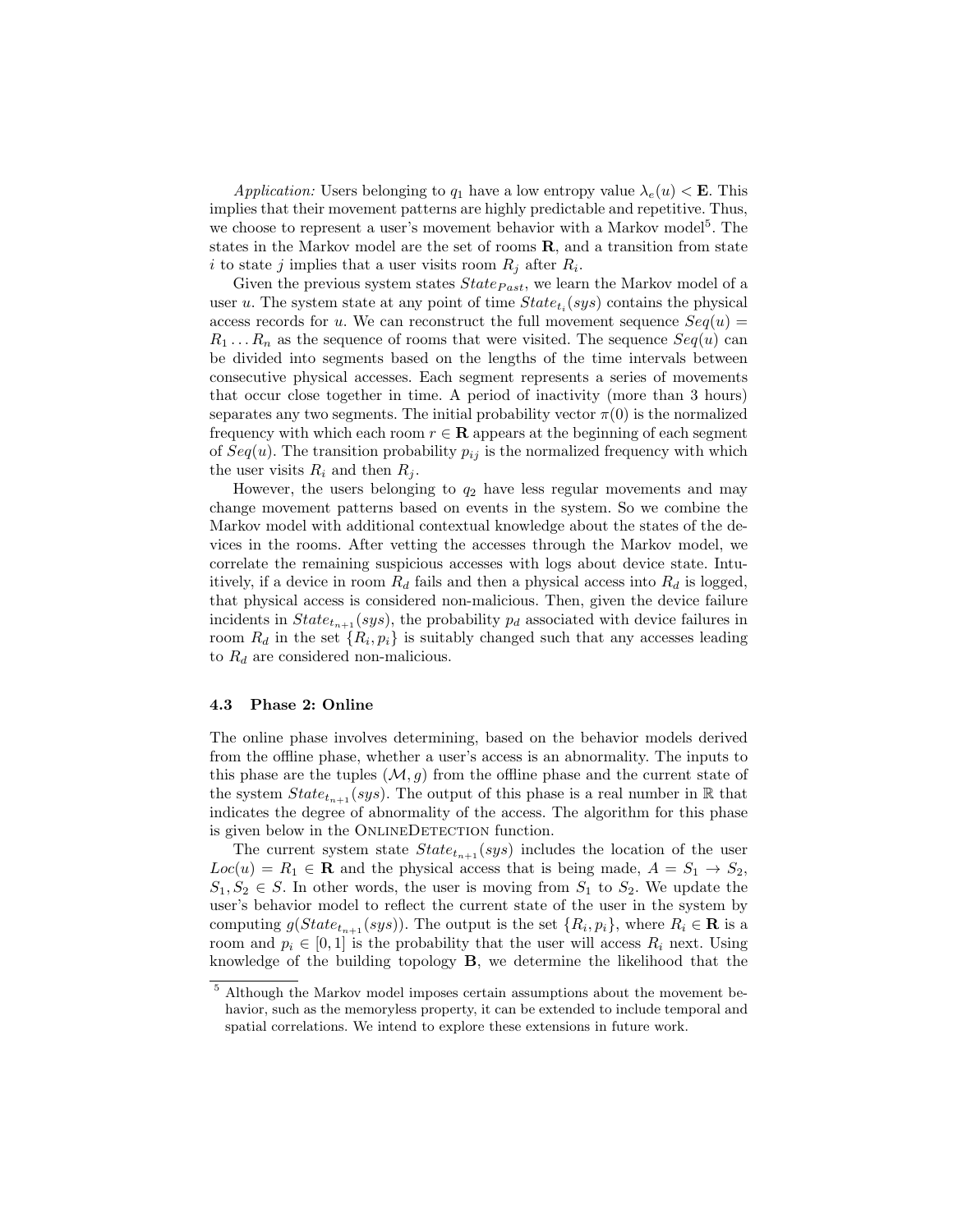access A is anomalous based on the paths from the user's current location to the set of rooms  $R_i$ .

Given the access A, we want to determine all the rooms that the user is likely to access. We first find all the rooms that are reachable from  $S_2$ , i.e.,  $P_T = \{R_i | \exists path(S_2, R_i)\}.$  For all such vertices  $R_i \in P_T$ , we decide whether the user is likely to access  $R_i$  by moving to  $S_2$  from  $S_1$ . If it's easier to access  $R_i$ from  $S_2$ , then we consider  $R_i$  as one of the likely rooms. To decide whether  $R_i$  is easily accessed, we calculate path lengths using the weighted edges. We calculate the shortest path from  $S_1$  to  $R_i$ ,  $d(S_1, R_i)$ , and compare it to the shortest path from  $S_1$  to  $R_i$  through  $S_2$ ,  $d(S_1, S_2) + d(S_2, R_i)$ . If the shortest path through  $S_2$ is similar in length to the shortest path, then we consider  $R_i$  as a possible room that the user wants to access. With the resulting shortlisted set of rooms, we sum up their likelihoods  $\sum_{R_i \in P_T} p_i$  to obtain a final score. If the score is below a threshold value  $Z$ , access  $\ddot{A}$  is deemed anomalous.

Algorithm 1 ONLINEDETECTION algorithm

| <b>Require:</b> $(Loc(u), A = S_1 \rightarrow S_2) \in State$                   |
|---------------------------------------------------------------------------------|
| function $OnLINEDETECTION(State, q)$                                            |
| $score \leftarrow 0; \{R_i, p_i\} \leftarrow g(State)$                          |
| for all $R_i \in \{R_i, p_i\}$ do                                               |
| $shortestlen \leftarrow GetShortestPath(S_1 \rightarrow R_i)$                   |
| $len \leftarrow GetShortestPath(S_2 \rightarrow R_i) + e_w(S_1, S_2)$           |
| if len $\lt$ shortestlen $\times$ k then score $\leftarrow$ score $+p_i$ end if |
| end for                                                                         |
| return score                                                                    |
| end function                                                                    |
|                                                                                 |

Application: We keep track of the system state, which is the room that the user has last accessed:  $State_{t_{n+1}}(sys) = r_C \in \mathbb{R}$ . The function g takes  $State_{t_{n+1}}(sys)$  and returns the set of probabilities associated with the next visited room  $\{R_i, p_i\}$ . In ONLINEDETECTION, we rely on edge weights to calculate path lengths. We assign all edges a weight of 1, with the exception of edges that connect different levels of the building (i.e., staircases, elevators, and escalators). We assume that users prefer to take as few staircases as possible. So we assign a weight of 10 to those edges that connect different levels.

We compare the score returned by ONLINEDETECTION with threshold  $Z$ . We choose  $Z$  based on the probability distribution  $p_{rc}$ . If the probability distribution has a heavy tail, then there are rooms that the user very rarely visits and may be deemed suspicious. So we choose the threshold value as the 95th percentile. Otherwise, we choose the threshold value as the minimum probability in the distribution. The percentile value can be changed by practitioners based on the system requirements; a higher value reduces the false positives, but potentially malicious movements are missed, while a lower value catches more malicious movements but increases the false positives. Since our results focus more on the trends, the exact value of this threshold is not critical.

## 5 Evaluation

In this section, we utilize real-world data traces to demonstrate the effectiveness of our framework in our railway transit station case study. First, by evaluating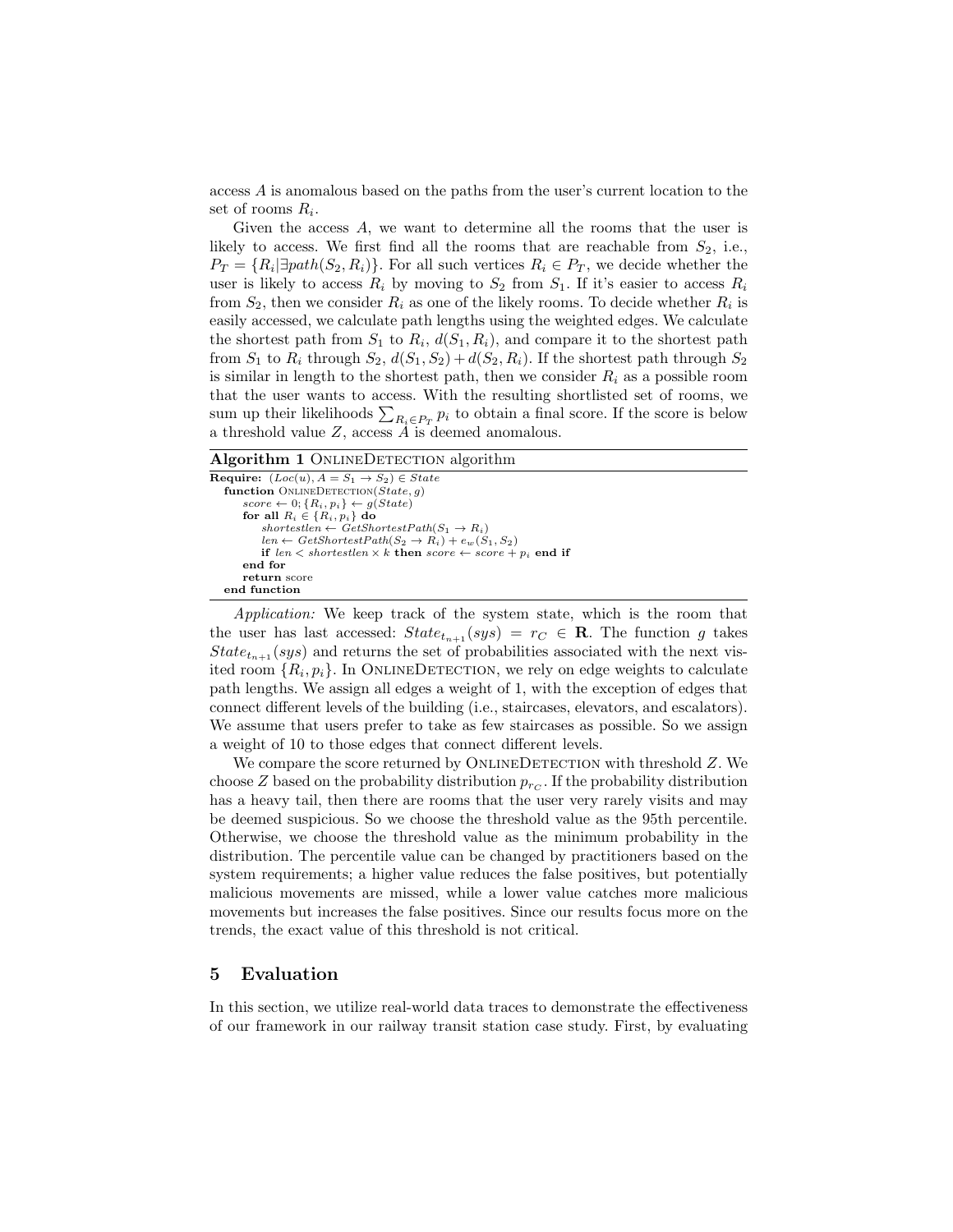our usage of the entropy metric, we answer the question of whether the movement behavior of users can be characterized effectively in a complex system. Second, we determine the detection capability of our proposed behavior models. Finally, we examine the possibility of detecting malicious movement in an online manner.

### 5.1 Experiment Setup

We use a real-world data set containing physical card accesses to a railway station in a city. The duration of the accesses is from June to October 2016. The station has 62 rooms, with a total of 32,100 accesses made by 314 users. While we focus on one station in this work, the whole railway line consists of 33 stations, 12 of which are interchange stations. We estimate that the average number of accesses per hour over all the stations is approximately 450, whereas the highest number of accesses per hour is around 1,200. This poses a significant challenge if the associated logs need to be examined manually.

The data set contains the following information regarding physical accesses: (1) date and time, (2) door code, (3) user identification, and (4) result of access (success or failure). When the access is a failure, it implies either that the user's card had expired or that the user did not have permission to access the room. Those failed accesses serve as ground truth for known abnormal accesses.

We simulated malicious movement in order to conduct a more thorough assessment of the detection ability. For each user, we injected accesses into the testing data. With a certain small probability, we replaced a legitimate access  $A = S_1 \rightarrow S$  with a series of injected accesses. We randomly selected a target room  $R_T \in \mathbf{R}$  and calculated the shortest path from  $S_1$  to  $R_T$  as  $S_1e_1S_2...S_ne_nR_T$ . For each edge  $e_i, i \in [1, n]$  that has a door code, we added an injected access  $A_i = S_i \rightarrow S_{i+1}$ .

We split the data set into 80% training and 20% testing subsets and performed 10-fold cross-validation. We conducted the experiments on a Windows 7 Home Premium machine with a 2.7 GHz CPU core and 4 GB of RAM.

### 5.2 Results

In this subsection, we present the evaluation results for our approach from Section 4 based on the physical card accesses data from the railway station.

Implementation Performance We evaluated the running time of both the offline and online phases. The average running time of the construction of Markov models in the offline phase was 33 ms, whereas the average running time of the OnlineDetection function in the online phase was 1.3 ms. The offline phase can be conducted sporadically during system downtime, whereas the online phase is fast enough to be executed in a real-time manner.

Detection Capability Our approach marked 2,975 out of 32,100 accesses as suspicious. Hence, the practitioner's effort would have been reduced by over 90%. Figure 3 shows the number of physical accesses over the ten testing subsets. For each subset, the left bar represents all the accesses, and the right bar represents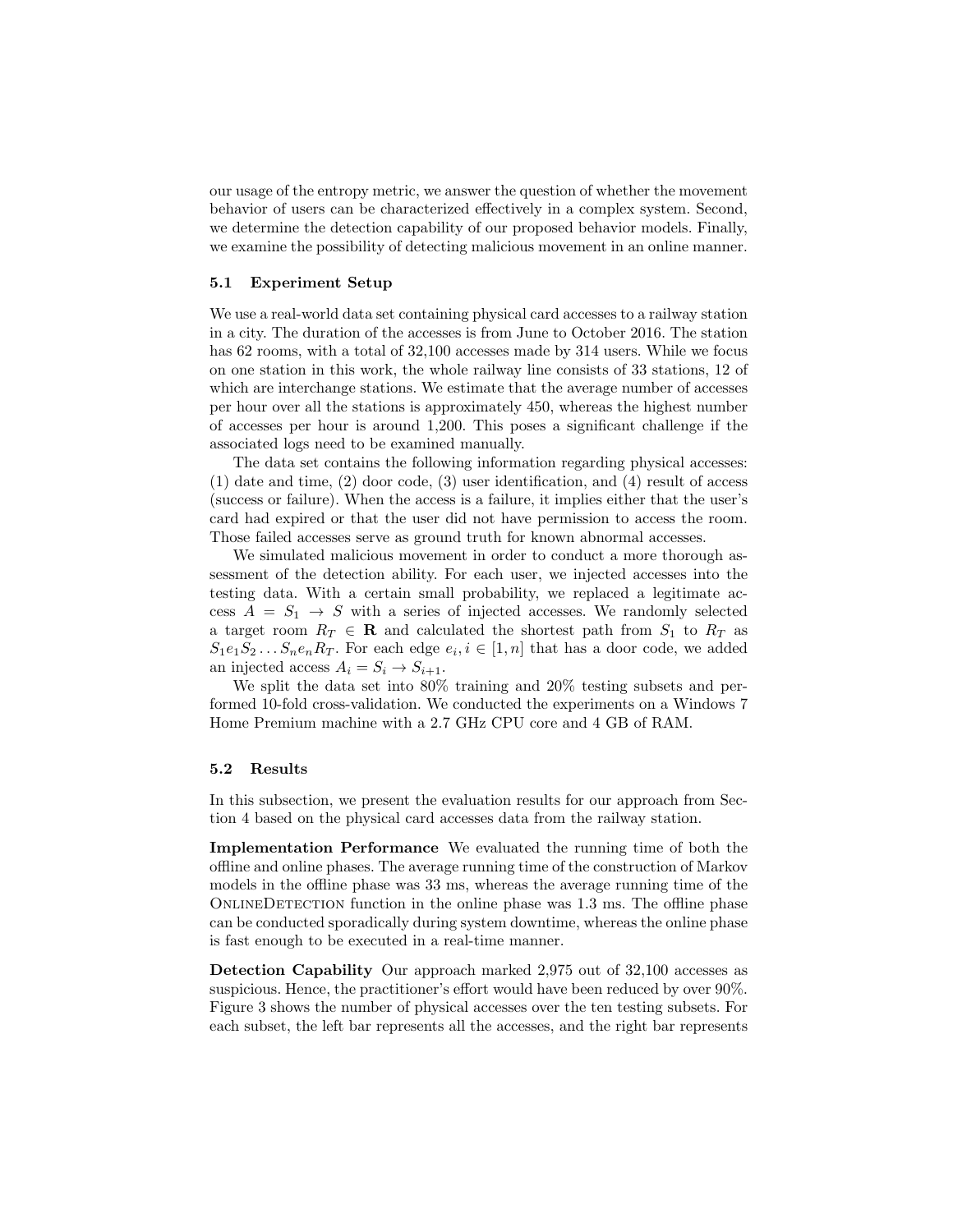the accesses marked as malicious. We can see that most of the injected accesses and malicious ground truth data are detected as malicious. The numbers of false positives are also low and fairly constant over the ten subsets. On average, our approach gives a false positive rate of 0.08 and a false negative rate of 0.34.



Fig. 3. The number of physical accesses over time. Each tick on the x-axis represents a two-week period; the label indicates the end date of the period. Each bar is divided into three sections representing the valid (or non-malicious) accesses, the malicious ground truth accesses, and injected accesses.

To interpret this result in more detail, we compare our solution with a baseline method that marks any access leading to a previously unvisited room as malicious. It is easy to see that both solutions can identify malicious paths that lead to any previously unvisited room. However, if an attacker carefully selects his or her path by moving only to previously visited rooms, the baseline method will not be able to identify any of those paths (i.e., its false negative rate will be 100%). In comparison, our solution can still raise an alarm if the path covers any unusual transitions among previously visited rooms. The reason that our false negative rate in Figure 3 is relatively high (i.e., 0.34) is that we randomly choose a destination room and generate the shortest path to that destination; thus, a substantial fraction of the generated malicious paths are indistinguishable from legitimate paths that a user actually traveled before. In other words, since most of the generated paths are short, it becomes impossible in a certain fraction of cases to differentiate anomalous and normal movement behavior.

To study how the length of the attacker's path affects the performance of our approach, we experimented with increasing the length of the malicious path we injected (to consider the case when an attacker wanders around the space to do a site survey and explore potential attack opportunities). Instead of injecting paths that ended at a room, we randomly generated paths that went through a sequence of previously visited rooms. We varied the number of visited rooms in the path; the results are presented in Figure 4a. The baseline method is still unable to detect any of these malicious paths, regardless of their lengths. In contrast, the probability of our method's detecting the path approaches 100% as the path grows longer.

User Characterization Next, we evaluate whether the entropy metric defined in Section 4 is suitable for characterizing user behaviors. If the entropy metric can differentiate user behaviors, then the Markov models constructed for users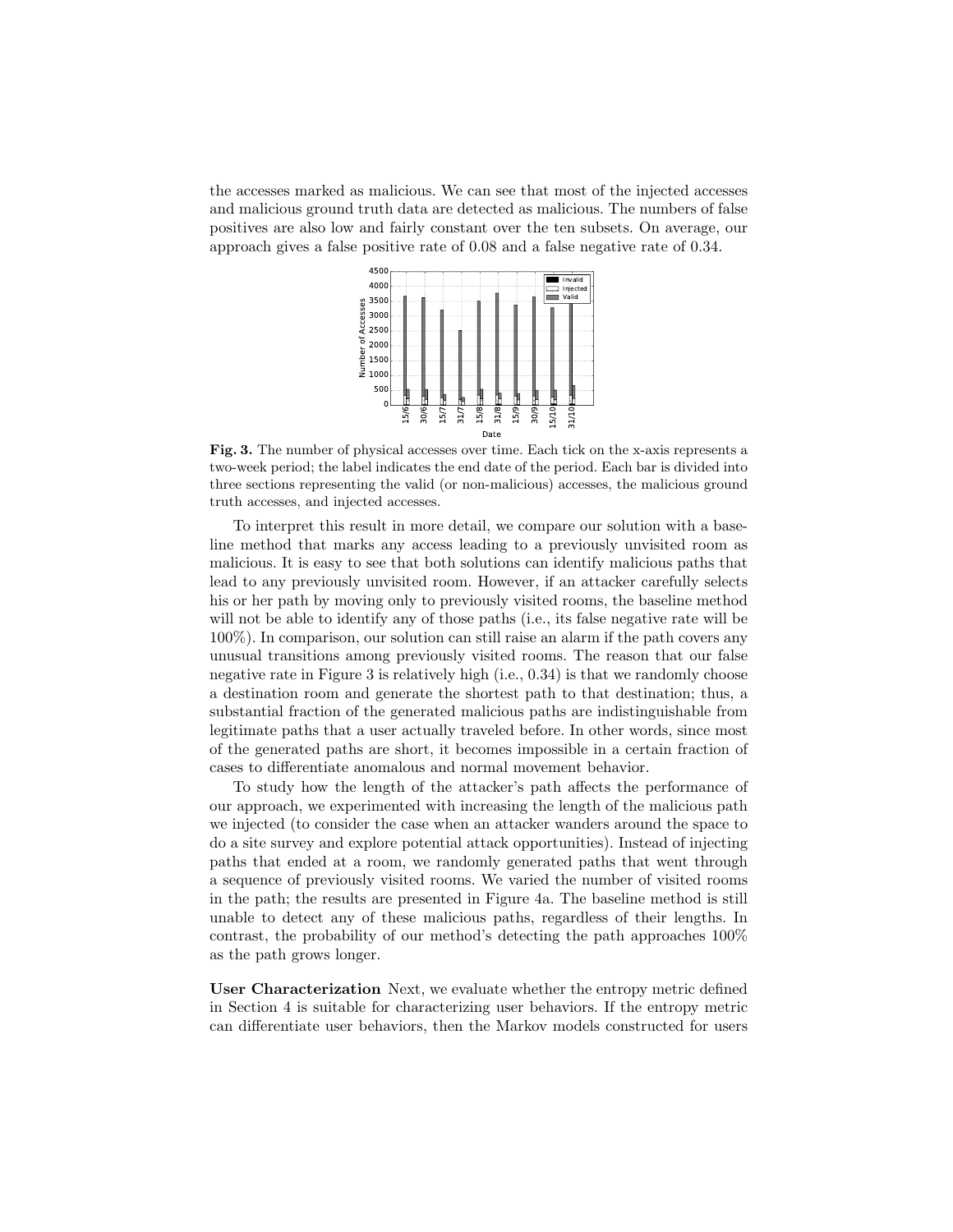with low entropy  $(q_1 \in \mathbb{T})$  will have a better detection capability (lower false positive and negative rates) than those constructed for users with high entropy. We plot the entropy vs. false positive rates in Figure 4b. Each point in Figure 4b. represents a single user in one subset. One user should map to a maximum of 10 points in the plot. We can see that almost all users whose entropy is



Fig. 4. (a) The percentage of detected malicious paths vs. number of rooms in the path. (b) The distributions of false positive rates with respect to the user's entropy.

below 0.6 (filled markers) have low false positive rates. When the entropy is above 0.6 (unfilled markers), the false positive rates are high. So we can set our entropy threshold  $E$  to 0.6 in order to distinguish between the user types. Then, 15% of the users would belong to  $q_1$  and 85% to  $q_2$ . Although fewer users are categorized under  $q_1$ , these users account for 79% of the accesses. Thus, having a low false positive rate for these users implies that entropy is a suitable metric for characterizing user behavior.

However, several outliers show a high false positive rate for  $q_1$ -type users. We studied each of them individually and found that there were reasons why the accesses were marked as suspicious. The users represented by triangles in Figure 4b accessed rooms that they had not previously visited, whereas the users represented by squares had a small testing set  $(< 5$  accesses), so their false positive rates are disproportionately high. In actual operation, the training data set and real-time accesses will be much larger, so there won't be outliers.

Integration of Device State In Section 4, we proposed to correlate logs about device state with physical access logs in order to decrease the false positives for the  $q_2$ -type users. We assume that the timing information in these logs is synchronized with that in the physical access logs. The logs collected for each type of device (e.g., breaker or lights) are different, and thus the amount of information about the device's state that can be extracted varies. However, we only need to know when a device fails, since the failure could trigger entrance of a maintenance staff member (user of type  $q_2$ ) into the room to repair the device. In particular, there are four rooms in the station for which we could identify the failure of a device from the logs with particularly strong confidence. These rooms contained devices that controlled the environment in the station (e.g., air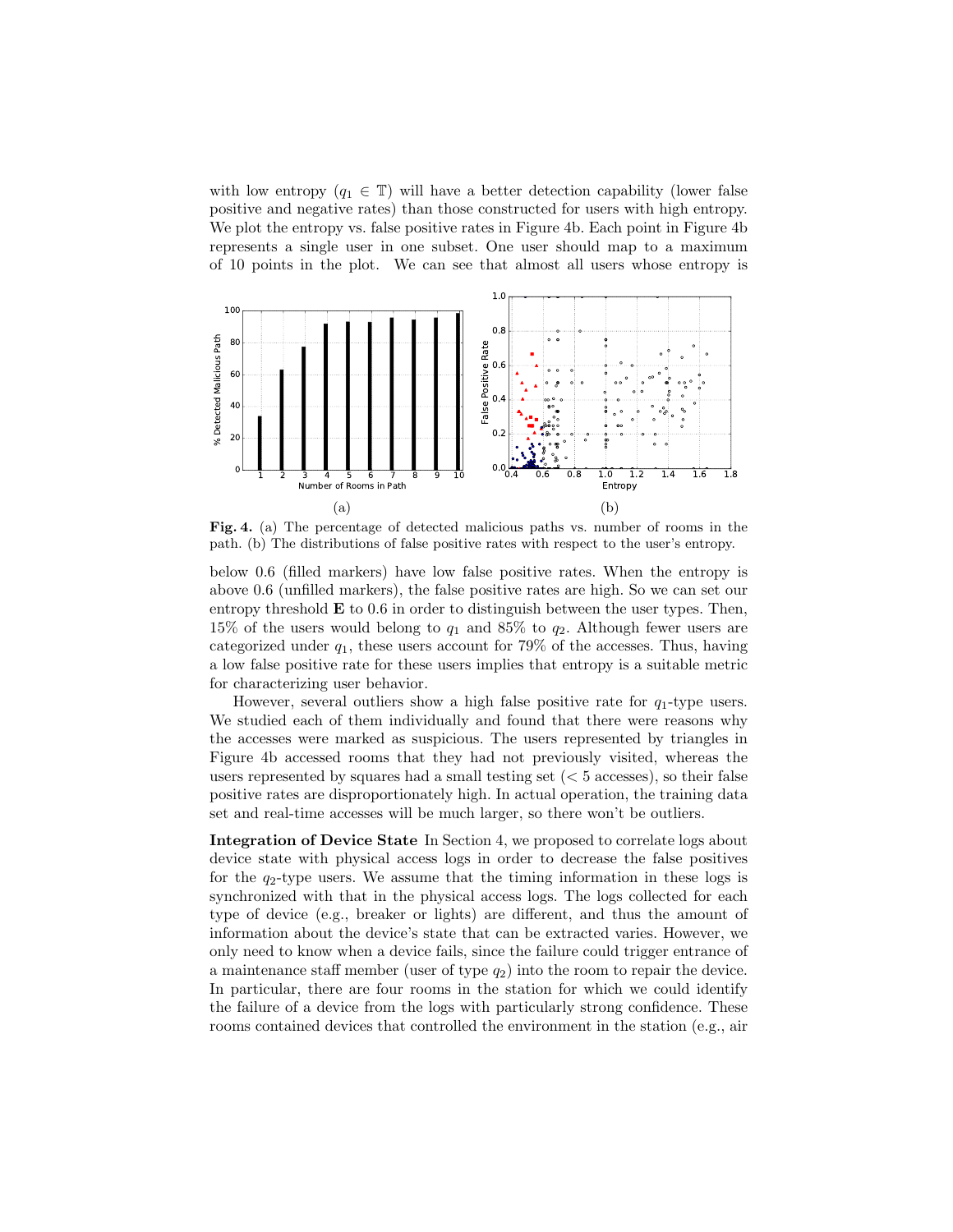chiller and water pumps). We extracted the textual description and alarm values that indicated device failure and searched the device logs for failure incidents. We compared the timestamps of the failure incidents to the times of the users' accesses. If the user was not in the room prior to the failure, entered the room after the detected failure, and subsequently left the room when the maintenance was complete, then we consider that physical access to be non-malicious. As a result, we reduced the false positives for a subset of the users by an average of 0.45 for the four rooms. This preliminary result shows that we can use additional logs regarding the system environment to determine whether an access is malicious.

Online Detection We determined the feasibility of detecting malicious movement in an online manner by studying how early on a malicious path of a certain length can be detected. We considered injected paths with a length of 4, and the false negative rates for the first, second, third, and fourth injected accesses in the path were 0.54, 0.25, 0.09, and 0, respectively, in our experiment. This shows that our approach is able to detect malicious paths (with a certain minimum length) with high confidence, and even before an attacker reaches the destination room.

### 6 Discussion and Future Work

In this paper, we present the first step towards understanding how physical access logs can be used to enhance the detection capability of a system. In our case study of railway transit stations, we characterize two different types of user movement behavior. The first user type,  $q_1$ , performs well in terms of false positive rates. In ongoing work, we added a notion of time into the states of the Markov model and applied it specifically to the set of station operators in  $q_1$ . By separating the station operators into a third user type and honing the model, we have obtained encouraging reductions in false positive rates. For the second user type  $q_2$ , the false positive rates are much higher than  $q_1$ 's. We have shown that using knowledge of the device states improves the false positive rates. However, many issues need to be resolved, such as time drifts between the device logs and physical access logs, differences in contextual understanding of diverse device logs, and missing data regarding device state. We intend to address these issues and pursue this line of thought in future work.

We can also enhance our Markov model further by taking into account the amount of time a user spends in a room, and the function of the room (e.g., storeroom vs. power room). The parameters that we use in our approach can be further tuned and targeted to different users for enhanced detection capability.

In this paper, we only create movement models for each user in isolation. Thus, we do not handle colluding insiders who may tailor their movements such that both parties remain within their movement patterns, but they are able to achieve their malicious goal together. We need to have a more comprehensive view of the system and user movements as a whole in order to tackle such adversaries, and we are currently pursuing this direction by using richer models.

This paper also shows favorable results in using online-based detection in a real-world system. If we can detect a malicious physical access early on in a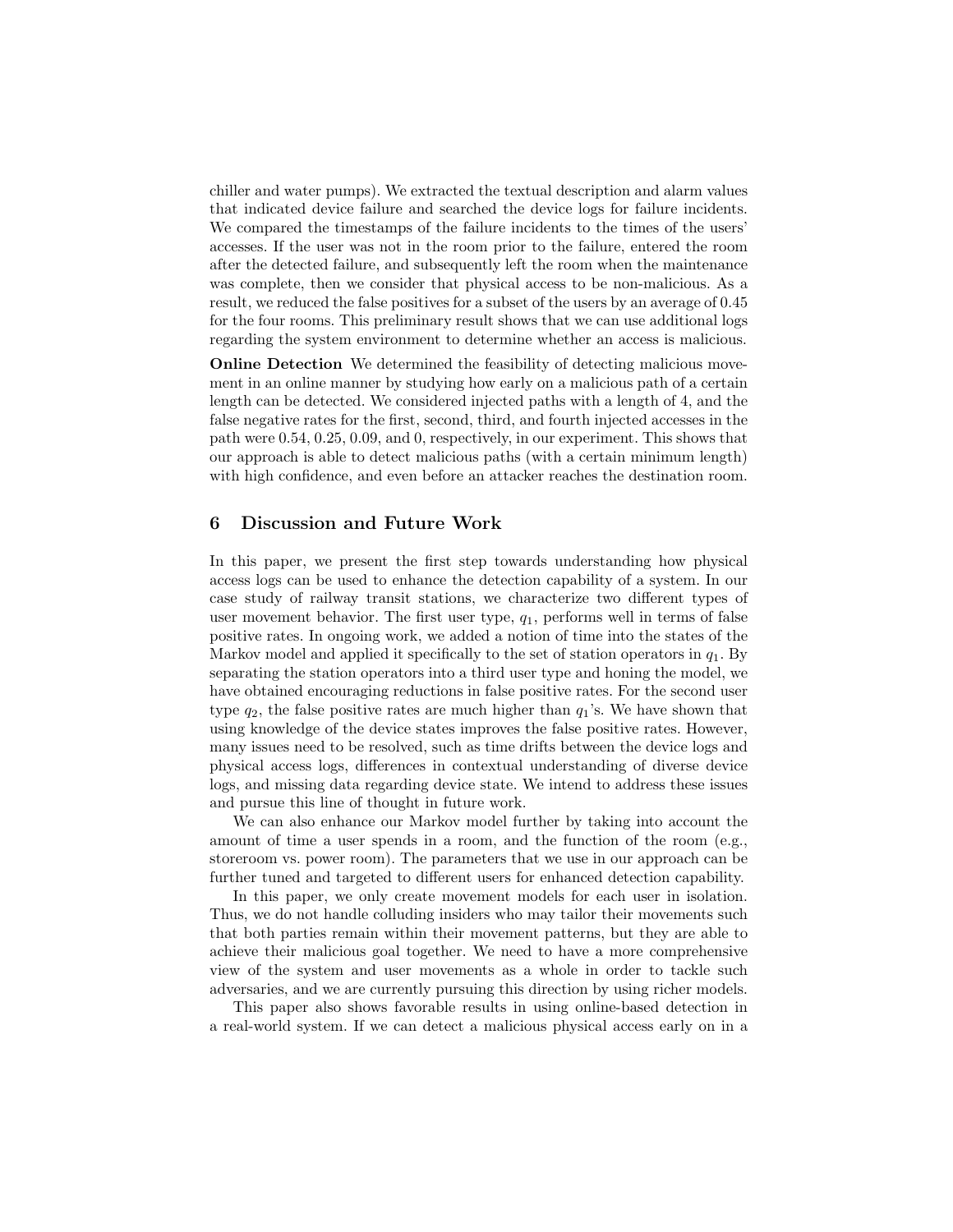user's movement, we can make suitable responses to prevent a potential breach. For example, an administrator can temporarily remove a user's permissions to certain critical rooms, or place the user under further observation.

# 7 Conclusion

One way in which organizations address insider threats is through physical security. However, the state of the art in building access control is lacking. In this paper, we study the use of physical access logs for detecting malicious movement within a building. We propose a systematic framework that uses knowledge of the system and its users in order to analyze physical access logs. We characterize users by using a set of metrics that take historical physical access data as input. Each user type is mapped to a behavior model, and the details of the model are learned through use of the user's past physical accesses. Finally, we develop an online detection algorithm that takes the behavior model and the building topology as input, and returns a score indicating the likelihood that the user's access is anomalous. We apply our framework to a real-world data trace of physical accesses in railway stations. The results show that our framework is useful in analyzing physical access logs for the purpose of detecting malicious movement.

Acknowledgements. This work was supported in part by the National Research Foundation (NRF), Prime Minister's Office, Singapore, under its National Cybersecurity R&D Programme (Award No. NRF2014NCR-NCR001-31) and administered by the National Cybersecurity R&D Directorate, and supported in part by the research grant for the Human-Centered Cyber-physical Systems Programme at the Advanced Digital Sciences Center from Singapore's Agency for Science, Technology and Research (A\*STAR). This work was partly done when Carmen Cheh was a research intern at ADSC. We also want to thank the experts from SMRT Trains LTD for providing us data and domain knowledge.

### References

- 1. Salem, M., Hershkop, S., Stolfo, S.J.: A survey of insider attack detection research. In Stolfo, S.J., Bellovin, S.M., Keromytis, A.D., Hershkop, S., Smith, S.W., Sinclair, S., eds.: Insider Attack and Cyber Security: Beyond the Hacker. Springer (2008) 69–90
- 2. Alien Vault: Insider threat detection software. https://www.alienvault.com/ (2016)
- 3. Tripwire: Insider threat security & detection. http://www.tripwire.com/ (2016)
- 4. CERT Insider Threat Center: Insider threat and physical security of organizations. https://insights.sei.cmu.edu/insider-threat/2011/05/insider-threat-andphysical-security-of-organizations.html (2011)
- 5. Luallen, M.E.: Managing insiders in utility control environments. Technical report, SANS Institute (2011)
- 6. Bauer, L., Cranor, L.F., Reeder, R.W., Reiter, M.K., Vaniea, K.: Real life challenges in access-control management. In: Proc. ACM SIGCHI Conference on Human Factors in Computing Systems. (2009) 899–908